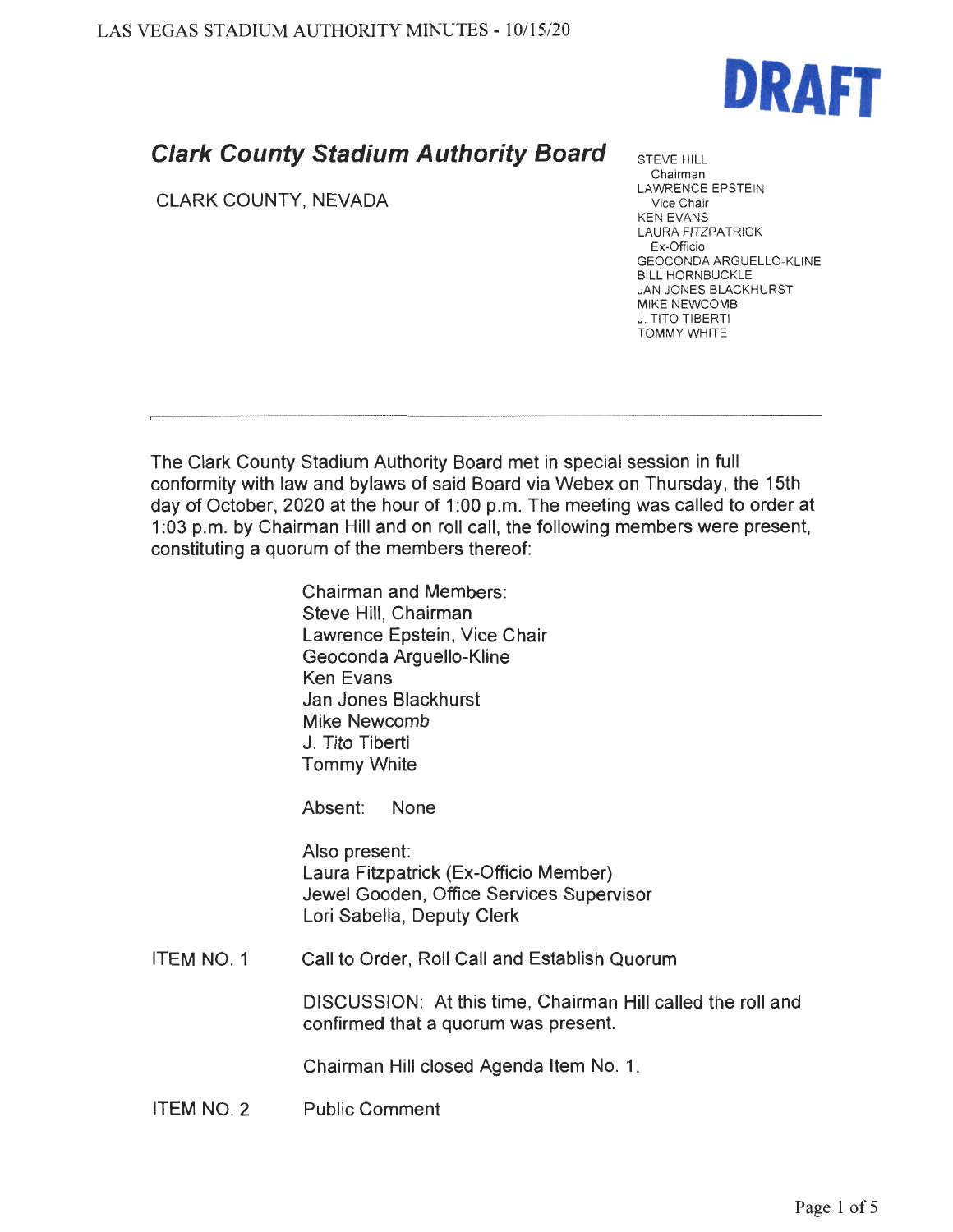At this time, Chairman Hill asked Applied Analysis representative Brian Haynes if there were any persons present in the audience via teleconference wishing to be heard on any items on the agenda as posted.

SPEAKER(S): Present

DISCUSSION: Aleta Dupree spoke in support of spoke agenda item No. 6.

There being no other persons present wishing to be heard on any items listed on the agenda as posted, and that no emails had been received from the public, Chairman Hill closed the public comments.

ITEM NO. 3 Approval of Agenda with the Inclusion of Any Emergency Items and Deletion of Any Items (For possible action)

> FINAL ACTION: It was moved by Member Tommy White, seconded by Member Ken Evans, and carried by unanimous vote of the members present that the agenda be approved.

Chairman Hill closed Agenda Item No. 3.

ITEM NO. 4 Chairman/Board Member Comments

> DISCUSSION: Chairman Steve Hill acknowledged that the National Collegiate Athletic Association (NCAA) awarded nine championship games to be scheduled in the City of Las Vegas; thanked all the partners that participated; and expressed appreciation to the University of Nevada Las Vegas (UNLV) where the events would be hosted.

FINAL ACTION: No action was taken by the Board.

Chairman Hill closed Agenda Item No. 4.

ITEM NO. 5 Review and Potentially Approve the Revised UNLV Football Schedule for the 2020 Season at Allegiant Stadium and for the Priority Home Games Scheduled for the 2021 Through 2027 Seasons, per Section 29(3)(g)(2)(IV) of Senate Bill 1 of the Nevada State Legislature (2016 Special Session) (For possible action)

> DISCUSSION: Following introduction of the item, Applied Analysis representative Jeremy Aguero expressed appreciation to UNLV, Allegiant Stadium and members of the Las Vegas Stadium Events Company (StadCo) for their efforts in coordinating the schedules.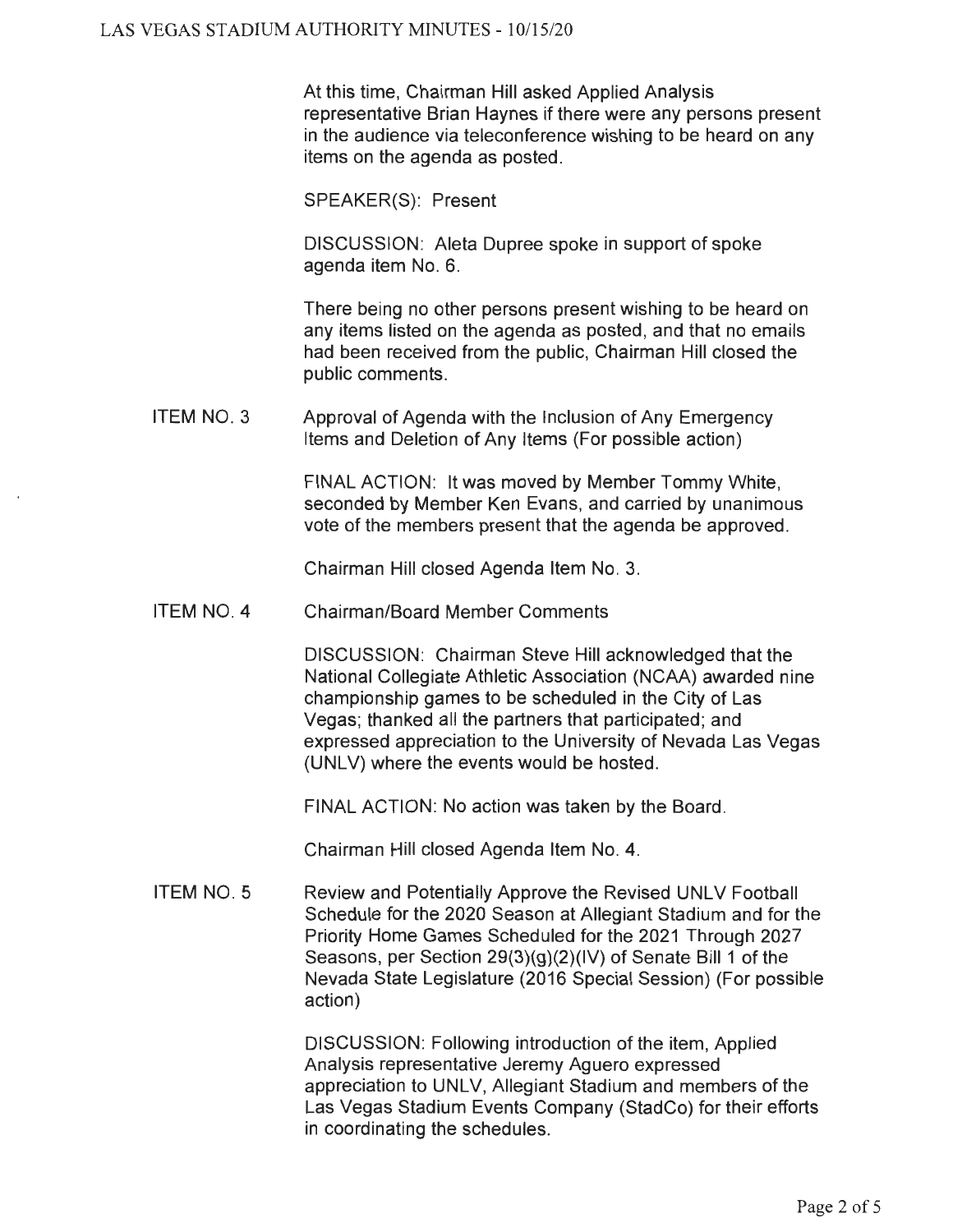FINAL ACTION: It was moved by Member Tommy White, seconded by Member Ken Evans, and carried by unanimous vote of the members present that the recommendation be approved.

Chairman Hill closed Agenda Item No. 5.

ITEM NO. 6 Review and Potentially Authorize the Chairman, in Consultation with Staff and Outside Counsel, to Approve and Execute a Land Use Application Property Owner Authorization and Disclosure Form for Submittal by TBC - The Boring Company to Clark County for the Construction of the Vegas Loop People Mover System (For possible action)

> DISCUSSION: Following introduction of the item, Chairman Steve Hill stated that The Boring Company (TBC) had applied for land use and building permits; all land owners along the route were required to co-sign the applications; the system consisted of two parallel tunnels that would be separated by a distance sufficient to allow for u-turns or traffic circles along the route; the main tunnel height would vary; the crown of the tunnel would be 30 feet below the surface; the boring was 13.5 feet in diameter, and after installation of the inside lining and an asphalt road would measure 12 feet in diameter; Teslas and trams would run on the asphalt road after the pandemic subsided; most stations would be above ground with access from the surface into the main tunnel through entrance and exit ramps; that from an engineering standpoint that the smaller sized tunnels were more safe during earthquakes; and that L VCVA had contracted with TBC for the installation of a people mover system on the UNLV campus, that the system was near completion, and would be ready for use in the new year.

> Applied Analysis representative Jeremy Aguero advised that one parcel had been identified on the land use application; and that parcel No. 162-29-310-002 would be added through an addendum.

> In response to Member Ken Evans, Chairman Hill stated that TBC would fund the construction of the main tunnels; any property or organization that wanted a station to connect to the main tunnel would be responsible for the building expense and connection; neither the Stadium Authority nor Clark County would not be responsible for any of those costs; that the Raiders wrote a letter to Clark County to express their support of the project; and that the construction cost of a station and the connection would be borne by the Raiders organization.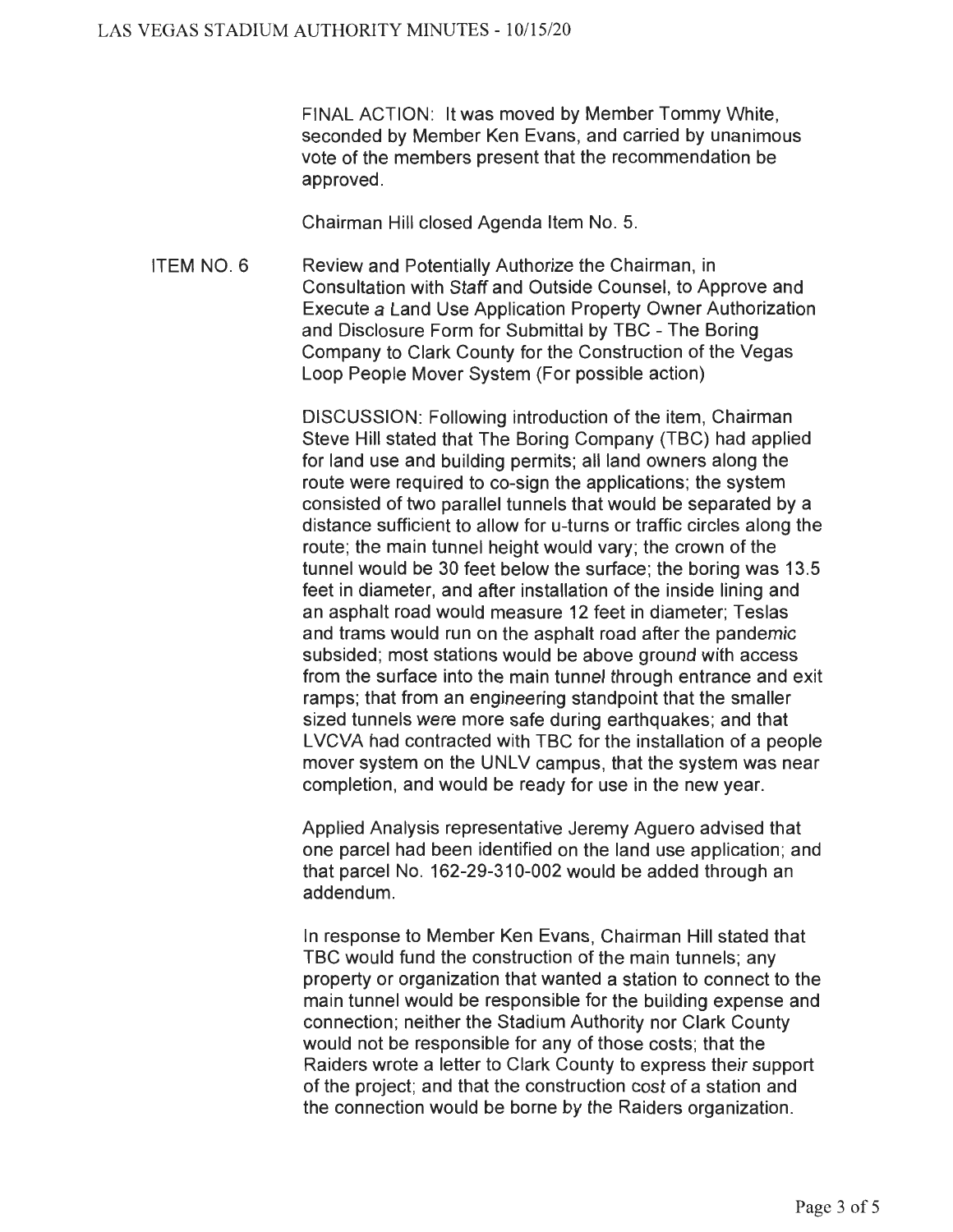FINAL ACTION: It was moved by Member Jan Jones Blackhurst, seconded by Member Tommy White, and carried by unanimous vote of the members present that the recommendation be approved.

Chairman Hill closed Agenda Item No. 6.

ITEM NO. 7 Review and Potentially Authorize the Chairman to Approve the Termination of the Lease Agreement Between Clark County and the Clark County Stadium Authority for Stadium Parking on ±19.16 acres of Clark County Department of Aviation Property, located generally at Las Vegas Boulevard South and Warm Springs Road, and Including APNS 177-05-801-003, 011 , 012, 024, 025, 026, and 027 (For possible action)

> DISCUSSION: There being no objections, Item No. 7 was taken in conjunction with Item No. 8.

Following introduction of Item Nos. 7 and 8, Applied Analysis representative Jeremy Aguero stated that discussions had taken place in 2019 and 2020 regarding the use of the property located on Warm Springs Road as a potential site for a parking facility , and at that time the Raiders organization requested that Clark County enter into a lease with the Stadium Authority, and a sublease with the Stadium Events Company, allowing access to that property; the Raiders and StadCo now requested that the lease and sublease be terminated; and that StadCo had been working directly with Clark County on those terminations.

FINAL ACTION: It was moved by Member Jan Jones Blackhurst, seconded by Member Tommy White, and carried by unanimous vote of the members present that the recommendation be approved.

Chairman Hill closed Agenda Item No. 7.

ITEM NO. 8 Review and Potentially Authorize the Chairman to Approve the Termination of the Sublease Agreement Between Clark County and LV Stadium Events Company, LLC for Stadium Parking on ±19.16 acres of Clark County Department of Aviation Property, located generally at Las Vegas Boulevard South and Warm Springs Road, and Including APNS 177-05-801- 003, 011 , 012, 024, 025, 026, and 027 (For possible action)

> DISCUSSION: There being no objections, Item No. 8 was taken in conjunction with Item No. 7.